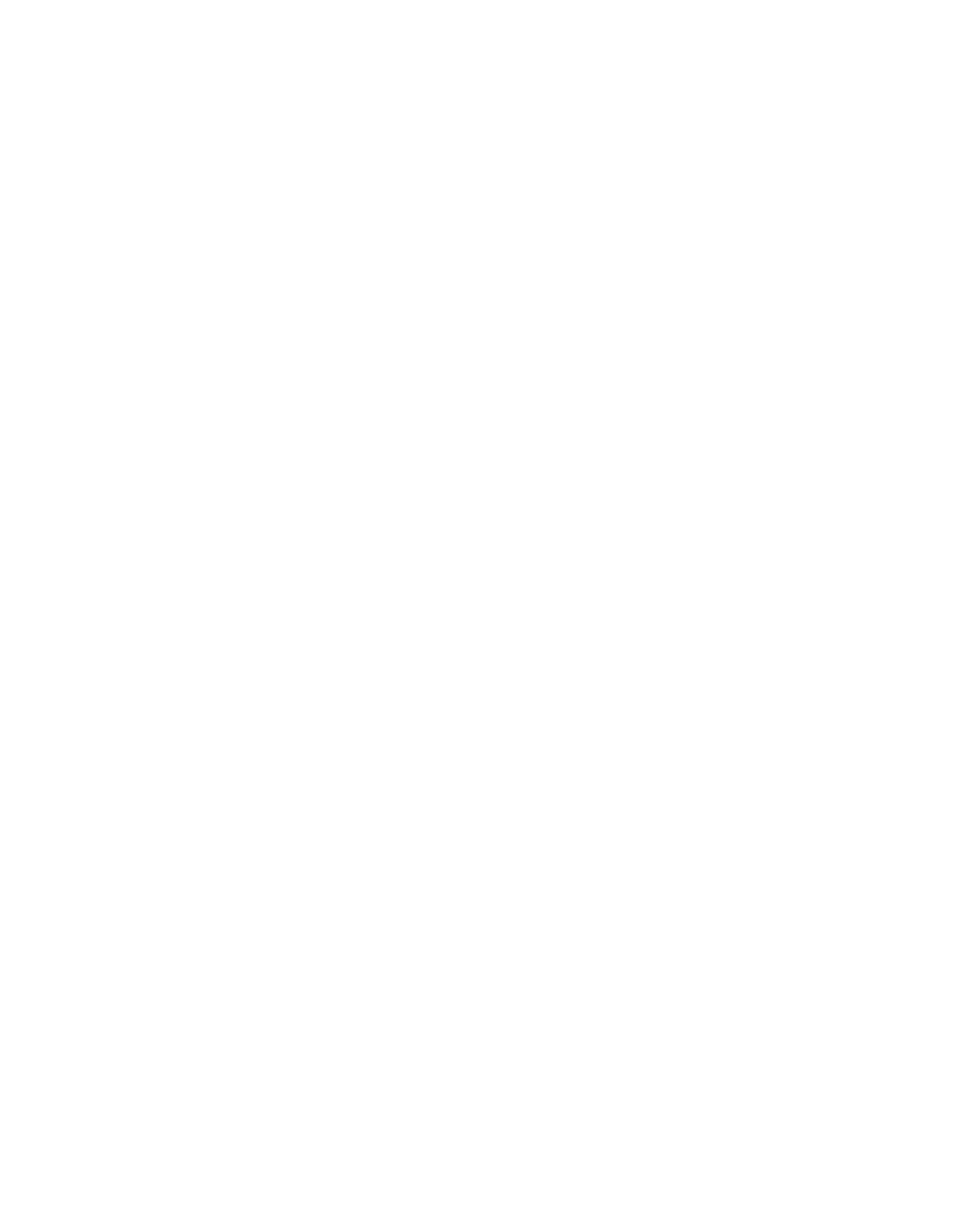#### **BURKE, Justice.**

[¶1] Pamela Nadine Hamilton was adjudged in contempt of court for violating a temporary order entered by the district court in her divorce case. She claims that the contempt ruling is null and void because the district court did not follow the procedures required in a criminal contempt proceeding. For the reasons set forth below, however, we conclude that this contempt proceeding was not criminal in nature, and further, that the contempt order is not a final appealable order. We will therefore dismiss her appeal.

#### *ISSUES*

[¶2] Ms. Hamilton presents one issue: "Did the District Court have jurisdiction to find the appellant in contempt?" Mr. Hamilton raises three issues, one of which is dispositive: "Whether the Findings and Order on the Motion for Order to Show Cause filed on May 27, 2009 in the District Court of the Ninth Judicial District in and for Sublette County, State of Wyoming, is an appealable order?"

### *FACTS*

[¶3] On June 13, 2008, Ms. Hamilton filed for a divorce from Harry Dwayne Hamilton. The district court entered a temporary restraining order enjoining both parties from, among other things:

> Transferring, encumbering, concealing, selling or otherwise disposing of any of the property of either of the parties, or any joint or common property of the parties, except in the usual course of business or for the necessities of life, without the written consent of both parties or the permission of the Court.

On December 16, 2008, Mr. Hamilton filed a Motion for Order to Show Cause for Contempt, alleging that Ms. Hamilton had spent "thousands of dollars" from their joint checking account for items that were not related to the necessities of life and not in the usual course of business.

[¶4] A hearing on the show cause order was held on March 10, 2009. The hearing was not reported. It appears that the district court ordered Ms. Hamilton to produce certain financial records, and she did so on March 20, 2009. In due course, the district court issued its order, finding that Ms. Hamilton had spent "*at least* \$80,225.99, to the best of the Court's ability to calculate such," in violation of the temporary restraining order. (Emphasis in original.) The district court found Ms. Hamilton in contempt, but provided that she could purge the contempt by paying the sum of \$80,225.99 into a joint account requiring the signatures of both parties, and by paying the attorney's fees Mr. Hamilton had incurred in the contempt proceeding. The order further provided that if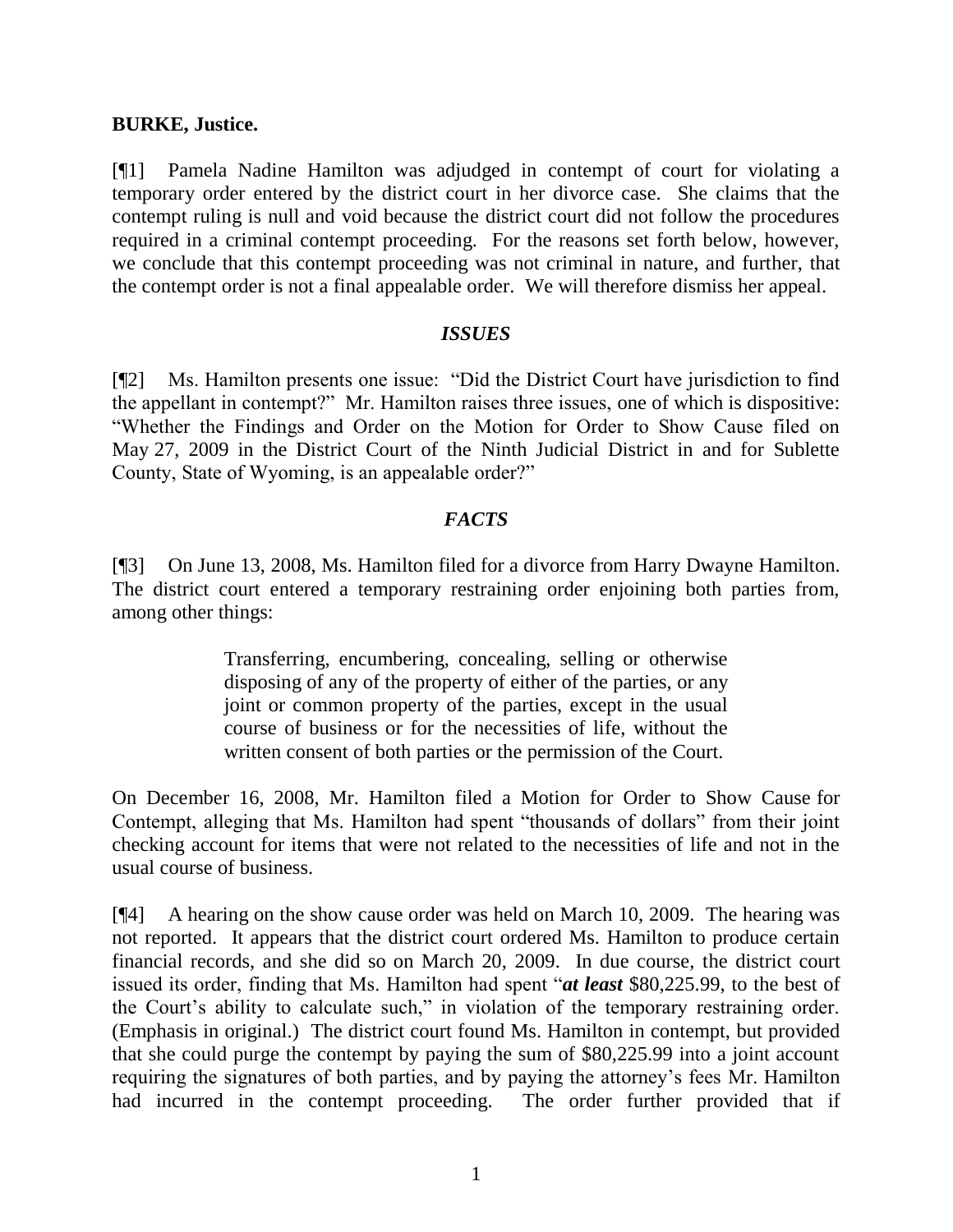Ms. Hamilton did not purge the contempt, she was required to appear before the district court on July 2, 2009, "to be sanctioned therefor." Ms. Hamilton filed an appeal seeking review of the district court's contempt order.

#### *STANDARD OF REVIEW*

[¶5] Pursuant to W.R.A.P. 1.04(a), we may review only a "judgment rendered, or appealable order made, by a district court." If the district court's order finding Ms. Hamilton in contempt is not a final appealable order, this Court has no jurisdiction to consider an appeal from that order. "Whether a court has jurisdiction is a question of law to be reviewed *de novo*." *SEG v. GDK*, 2007 WY 203, ¶ 4, 173 P.3d 395, 395 (Wyo. 2007).

#### *DISCUSSION*

[¶6] The basic question in this case is whether the contempt is civil or criminal in nature. If it is criminal, the contempt order is void because the proceeding was not "instituted and conducted as a separate and independent criminal action apart from the original cause in which the contempt arose." *BW v. State of Wyoming*, 2010 WY 18, ¶ 5, P.3d  $\ldots$  (Wyo. 2010). If it is civil, the appeal is premature because punishment has not yet been imposed. *Madden v. Madden*, 558 P.2d 669, 670 (Wyo. 1977).

[¶7] We have said that "the type of punishment to be imposed is the factor that decides whether a civil or criminal contempt has been committed." *Horn v. District Court*, 647 P.2d 1368, 1372 (Wyo. 1982), citing *Nye v. United States*, 313 U.S. 33, 42, 61 S.Ct. 810, 813, 85 L.Ed. 1172 (1941).

> A contempt is considered civil when the punishment is wholly remedial, serves only the purposes of the complainant, and is not intended as a deterrent to offenses against the public. *Horn*, 647 P.2d at [1372-73]. A civil contempt is generally intended to compel a party to comply with a lawful court order while a criminal contempt is punitive in nature and is enforced so the authority of the law and the court will be vindicated. *Id*. [at 1373.] Stated simply, the primary purpose of criminal contempt is to punish while the primary purpose of civil contempt is to coerce. *Anderson v. Anderson*, 667 P.2d 660, 662 (Wyo. 1983); *Horn*, 647 P.2d at 1373.

*Horn v. Welch*, 2002 WY 138, ¶ 12, 54 P.3d 754, 759 (Wyo. 2002). *See also Honan v. Honan*, 809 P.2d 783, 785-86 (Wyo. 1991); *Tucker v. State*, 35 Wyo. 430, 438-39, 251 P. 460, 463 (1926).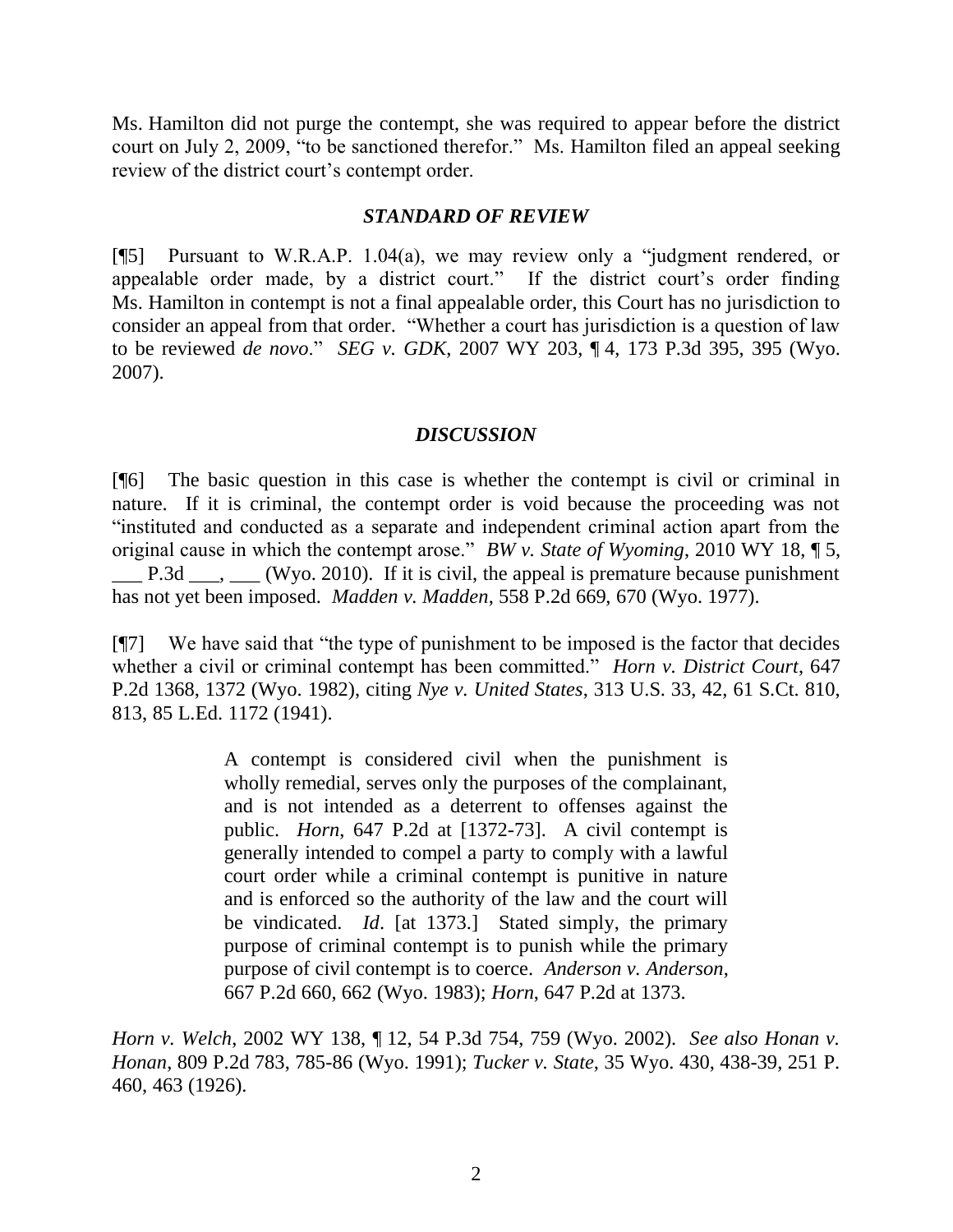[¶8] The basic purpose of the contempt order in this case was to remedy the harm done to Mr. Hamilton, not to protect the public. This indicates civil contempt rather than criminal. The fact that Ms. Hamilton can purge her contempt also suggests that it is civil in nature. *Marquiss v. Marquiss*, 837 P.2d 25, 41 (Wyo. 1992). The punishment for criminal contempt is more typically "for a definite term" from which "release is not conditioned upon the contemnor's compliance with any order of the court." *Connors v. Connors*, 769 P.2d 336, 344 (Wyo. 1989). Further, Ms. Hamilton may purge the contempt by paying the amount spent in violation of the order into a joint account, with funds available only upon the signatures of both parties. This requirement is clearly aimed at deterring Ms. Hamilton from violating the temporary restraining order in the future, and is remedial rather than punitive. Based on these factors, we conclude that Ms. Hamilton's contempt is civil, not criminal.

[¶9] We are aware that the second requirement for Ms. Hamilton to purge her contempt is to pay Mr. Hamilton's attorney's fees. In other circumstances, we have said that the assessment of attorney's fees "seems more punitive than remedial in nature, considering that a court in a civil action may not award attorney's fees to the prevailing party in the absence of a contract or specific statutory provision." *United Mine Workers, Local 1972 v. Decker Coal Co.*, 774 P.2d 1274, 1281 (Wyo. 1989). The Hamiltons are involved in a divorce case, however, and there is a statute, Wyo. Stat. Ann. § 20-2-111 (LexisNexis 2009), authorizing the district court to award attorney's fees in divorce cases. *Marquiss*, 837 P.2d at 46. We have previously recognized that the allowance of attorney's fees in divorce proceedings is an exercise of the district court's equitable powers, and not a penalty or punishment. *Hendrickson v. Hendrickson*, 583 P.2d 1265, 1268 (Wyo. 1978).

[¶10] Ms. Hamilton also claims that the contempt order imposes punishment rather than remediation because it requires her to reimburse Mr. Hamilton not only for expenses that were "arguably covered by the restraining order," but also for expenses that were related to necessities of life or incurred in the ordinary course of business. Because there is no record of the hearing, we cannot tell if this claim is accurate. We have reviewed the financial documents submitted by Ms. Hamilton, but lacking foundation or explanation, they provide no basis for us to determine whether the spending they reflect was in violation of or in compliance with the temporary restraining order. "Without a transcript of the hearing to review, we must accept the district court's analysis and weighing of the evidence." *Witowski v. Roosevelt*, 2009 WY 5, ¶ 39, 199 P.3d 1072, 1083 (Wyo. 2009). We must therefore accept the district court's finding that Ms. Hamilton spent at least \$80,225.99 in violation of the temporary restraining order. Accordingly, the district court's order for reimbursement in that amount must be viewed as remedial rather than punitive. Our conclusion that the contempt is civil remains unchanged.

[¶11] Having concluded that Ms. Hamilton's contempt is civil in nature, we next consider whether the contempt order is a final appealable order. In *Madden*, 558 P.2d at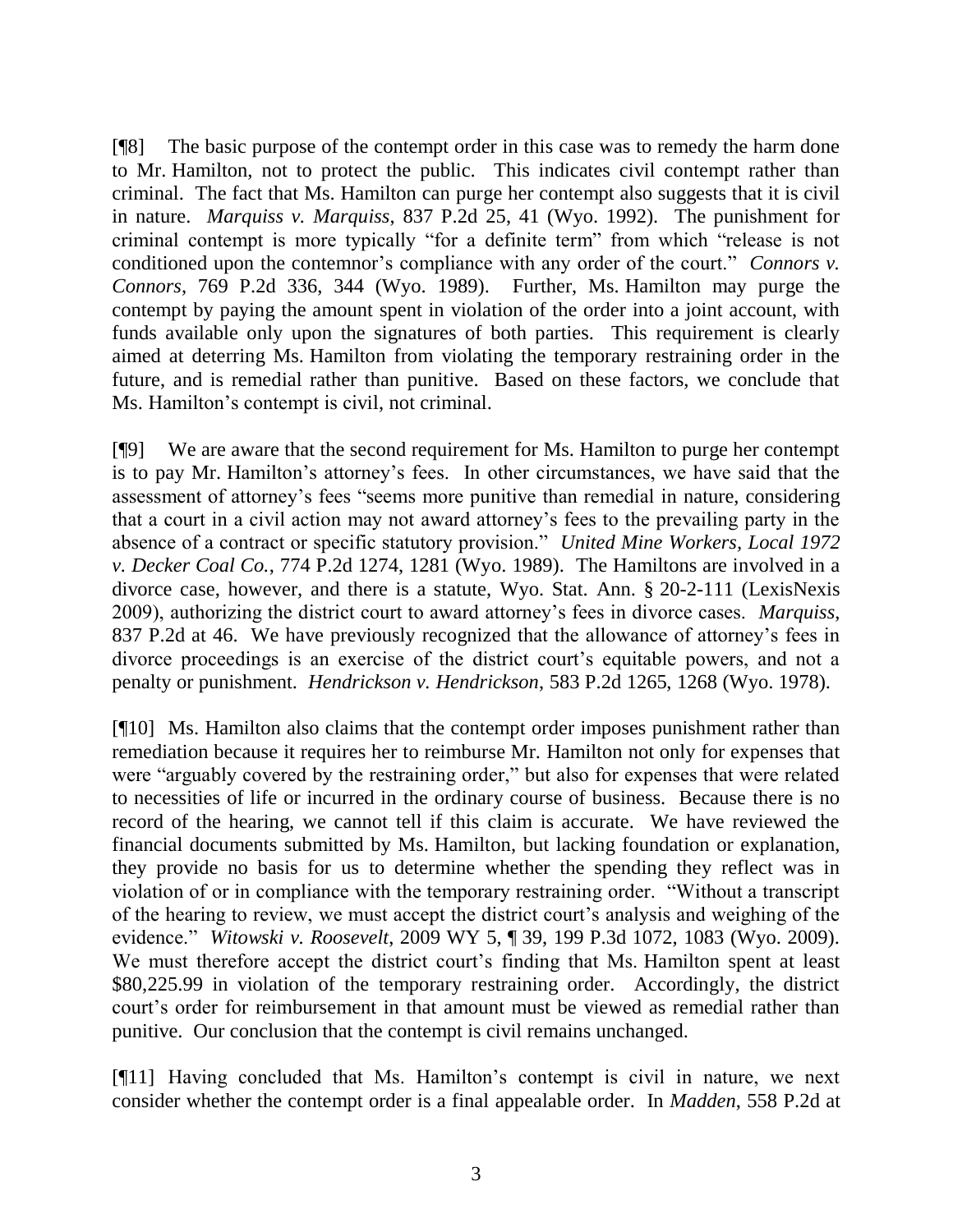670, we recognized that "an order imposing punishment for contempt of court is a final order which is appealable." We further observed, however, that:

> A majority of courts hold that when contempt proceedings are brought any order short of the order which imposes punishment by fine or imprisonment is interlocutory in nature, and is not a final order from which an appeal can be taken.

# *Id*. (citing cases).

[¶12] In *Madden*, the mother's petition to show cause alleged that the father had not paid child support as ordered. The father contended that his child support obligations had ended because the older child was married and the younger child had reached the age of majority. After a hearing, the district court issued an order finding that the younger child was neither self-supporting nor emancipated, and ordered an accounting to establish the amount of child support owed by the father. We said it was "of some moment, and we therefore emphasize, that the Order did not purport to adjudge Appellant in contempt, and of course, no effort was made to impose any punishment upon him." *Id*. We applied the majority rule that any order short of the one imposing punishment is interlocutory, and dismissed the appeal because "the absence of a final order in the contempt proceedings results in this court having no jurisdiction to hear the appeal on its merits." *Id*. at 671.

[¶13] The continuing validity of this rule in Wyoming was demonstrated in the more recent case of *Inman v. Williams*, 2008 WY 81, ¶ 17, 187 P.3d 868, 876 (Wyo. 2008). There, the mother sought to hold the father in contempt for refusing her visitation with her children as previously ordered. After the hearing, the district court issued its order.

> The true thrust of the court's order is to provide therapeutic counseling to the parties' children so that eventually Mother's long-delayed visitation with her children can be determined and established. . . . Because the order does not hold Father in contempt and does not fix the terms of Mother's visitation, the order does not determine the action.

*Id*. We dismissed the appeal because, absent a final appealable order, we lacked jurisdiction to consider the merits of the case.

[¶14] The order in Ms. Hamilton's case explicitly does not impose punishment. It provides that she "should be appropriately sanctioned," but only in "the event that [she] fails or refuses to purge this Court's finding that [she] is in indirect contempt of this Court." It further orders that unless Ms. Hamilton purges her contempt, she "shall appear before this Court on Thursday, July 2, 2009, at Noon to be sanctioned therefor."